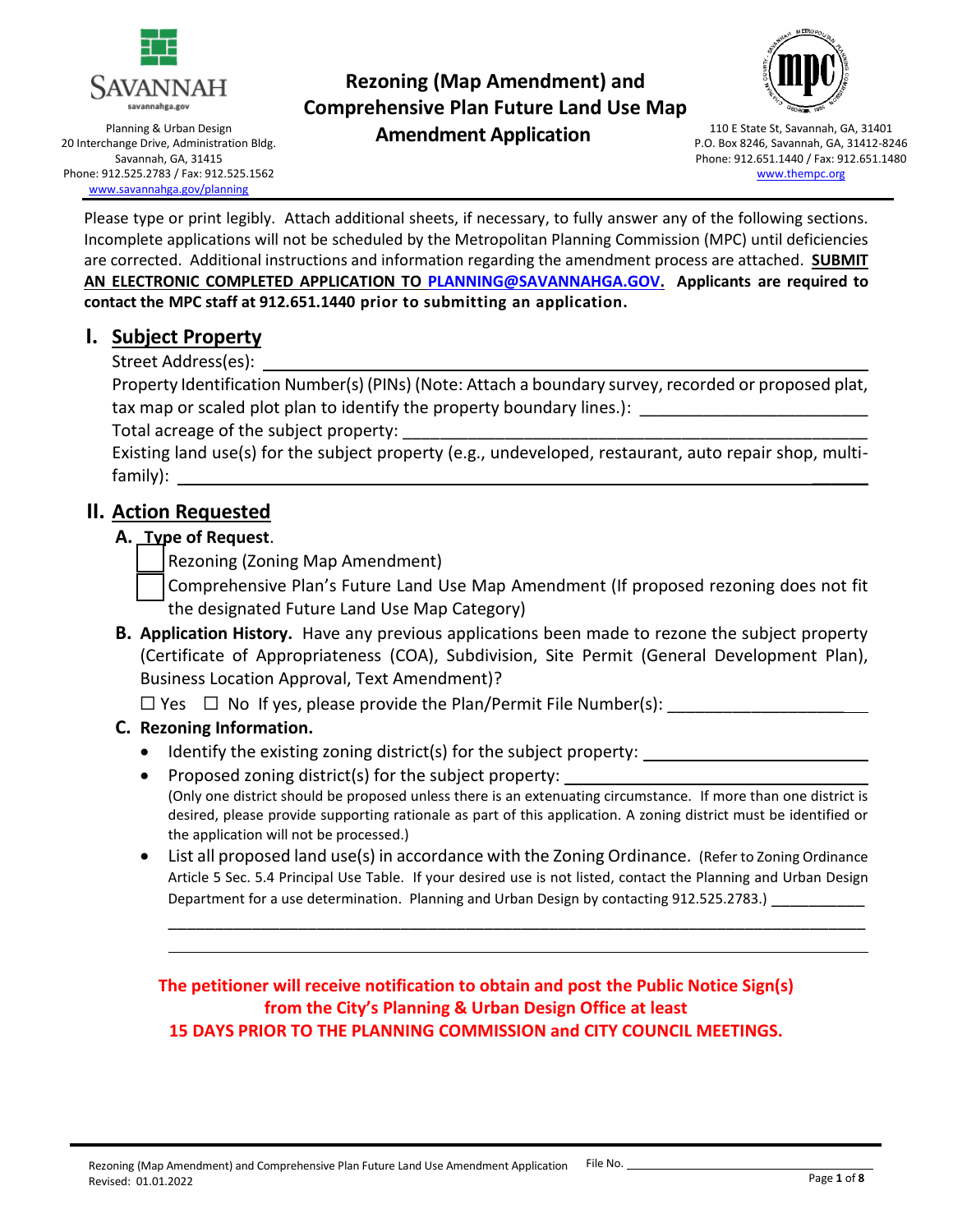### **D. Comprehensive Plan Future Land Use Map Amendment.**

Sections 5.5 through 5.17, subsection 2 of the Zoning Ordinance titled Comprehensive Plan Future Land Use Map (FLUM) Consistency list the permitted Future Land Use (FLU) Category(ies) for each Zoning District. Chapter 5 of the Chatham County-Savannah Comprehensive Plan lists and defines these categories. If the proposed Zoning District is not allowed within the current FLU Category designated for the property, a Comprehensive Plan FLUM Amendment is required. As part of the application review process, the Planning Commission and City will evaluate and determine if the proposed Zoning District requires a FLU Map Amendment.

\_\_\_\_\_\_\_\_\_\_\_\_\_\_\_\_\_\_\_\_\_\_\_\_\_\_\_\_\_\_\_\_\_\_\_\_\_\_\_\_\_\_\_\_\_\_\_\_\_\_\_\_\_\_\_\_\_\_\_\_\_\_\_\_\_\_\_\_\_\_\_\_\_\_\_

- What is the present Future Land Use Category designated for the property? \_\_\_\_\_\_\_\_\_\_\_\_\_\_\_\_\_\_\_\_\_\_\_\_\_\_\_\_\_\_\_\_\_\_
- What is the Future Land Use Category that allows the proposed Zoning District?

### **III. Rezoning Review Criteria**

Describe the purpose of the requested rezoning. Please note, the review criteria for rezonings follow [Sec. 3.5.8](http://online.encodeplus.com/regs/savannah-ga/doc-viewer.aspx#secid-5121) and Planned Development rezonings follow [Sec. 6.1.12.](http://online.encodeplus.com/regs/savannah-ga/doc-viewer.aspx#secid-5453)

\_\_\_\_\_\_\_\_\_\_\_\_\_\_\_\_\_\_\_\_\_\_\_\_\_\_\_\_\_\_\_\_\_\_\_\_\_\_\_\_\_\_\_\_\_\_\_\_\_\_\_\_\_\_\_\_\_\_\_\_\_\_\_\_\_\_\_\_\_\_\_\_\_\_\_\_\_\_\_\_ \_\_\_\_\_\_\_\_\_\_\_\_\_\_\_\_\_\_\_\_\_\_\_\_\_\_\_\_\_\_\_\_\_\_\_\_\_\_\_\_\_\_\_\_\_\_\_\_\_\_\_\_\_\_\_\_\_\_\_\_\_\_\_\_\_\_\_\_\_\_\_\_\_\_\_\_\_\_\_\_

Is the subject parcel located within 3,000 feet of a military base, installation or airport, or within the 3,000 foot Clear Zone and Accident Prevention Zones Numbers I and II as prescribed in the definition of an Air Installation Compatible Use Zone that is affiliated with such base, installation or airport?  $\Box$  Yes  $\Box$  No

## **IV. Neighborhood Meeting**

A neighborhood meeting is required as shown in [Table 3.2-1,](http://online.encodeplus.com/regs/savannah-ga/doc-viewer.aspx#secid-5110) Types of Required Public Notice for Applications, or indicated elsewhere in the Zoning Ordinance. If an applicant fails to provide neighborhood notification consistent with the requirements, the public hearing will be postponed until after such notification has been made. Please complete the following information.

- Neighborhood Association:
- Neighborhood President:
- Method of Notification: \_\_
- Date Notification Sent:
- Date of Neighborhood Meeting:  $\bullet$
- Time of the Meeting:
- Location of the Meeting:
- Date Notification Sent to Planning Director of the Scheduled Date, Time, Place:  $\frac{1}{1-\frac{1}{2}}$
- Date of Planning Commission Meeting:

## **V. Property Owner Information**

| Registered Agent: |                                                                                                               |  |  |  |
|-------------------|---------------------------------------------------------------------------------------------------------------|--|--|--|
|                   | (Or Officer or Authorized Signatory, if Property Owner is not an individual. Provide GA Annual Registration.) |  |  |  |
|                   |                                                                                                               |  |  |  |
|                   |                                                                                                               |  |  |  |
| Telephone:        | Fax:                                                                                                          |  |  |  |
| E-mail address:   |                                                                                                               |  |  |  |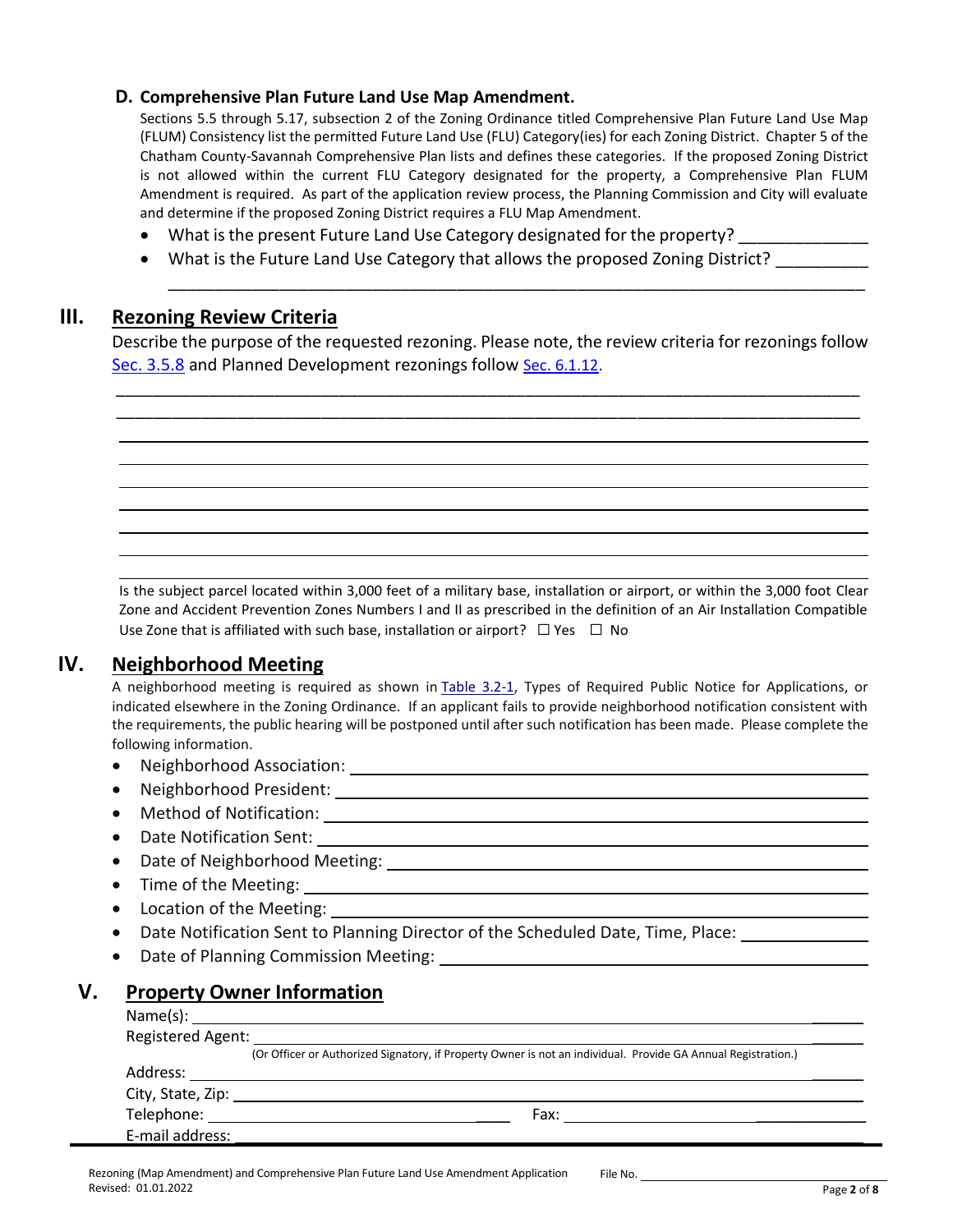**VI.** Petitioner Information, if different from Property Owner (If the property owner(s) will have an agent serve on his or her behalf, the owner(s) must complete the attached Letter of Authorization. If the agent changes after submitting the application and the agent is not the property owner, a new authorization form will be required.) Name(s): \_\_\_\_\_\_

| (Or Officer or Authorized Signatory, if Petitioner is not an individual)                                                                                                                                                   |
|----------------------------------------------------------------------------------------------------------------------------------------------------------------------------------------------------------------------------|
|                                                                                                                                                                                                                            |
|                                                                                                                                                                                                                            |
|                                                                                                                                                                                                                            |
| E-mail address: [198]                                                                                                                                                                                                      |
| Agent, if different from Petitioner or Property Owner (A signed, notarized statement of authorization from                                                                                                                 |
| the property owner is required and must be attached if this section applies. If the agent changes after submitting the application and the agent is<br>not the property owner, a new authorization form will be required.) |
|                                                                                                                                                                                                                            |
|                                                                                                                                                                                                                            |
| Firm or Agency: _____________                                                                                                                                                                                              |

| $\frac{1}{2}$ and $\frac{1}{2}$ and $\frac{1}{2}$ and $\frac{1}{2}$ and $\frac{1}{2}$ and $\frac{1}{2}$ and $\frac{1}{2}$ and $\frac{1}{2}$ and $\frac{1}{2}$ and $\frac{1}{2}$ and $\frac{1}{2}$ and $\frac{1}{2}$ and $\frac{1}{2}$ and $\frac{1}{2}$ and $\frac{1}{2}$ and $\frac{1}{2}$ a |      |  |
|-----------------------------------------------------------------------------------------------------------------------------------------------------------------------------------------------------------------------------------------------------------------------------------------------|------|--|
| Address:                                                                                                                                                                                                                                                                                      |      |  |
| City, State, Zip:                                                                                                                                                                                                                                                                             |      |  |
| Telephone:                                                                                                                                                                                                                                                                                    | Fax: |  |
| E-mail address:                                                                                                                                                                                                                                                                               |      |  |

**Contacts** 

| Planning & Urban Design: | 20 Interchange Drive, Administration Building, Savannah, GA, 31415<br>P.O. Box 1027, Savannah, GA, 31402 (Phone: 912.525.2783)        |
|--------------------------|---------------------------------------------------------------------------------------------------------------------------------------|
| The Planning Commission: | 110 E. State St, Savannah, GA, 31401 (Located at the State Street Garage)<br>P.O. Box 8246, Savannah, GA, 31412 (Phone: 912.651.1440) |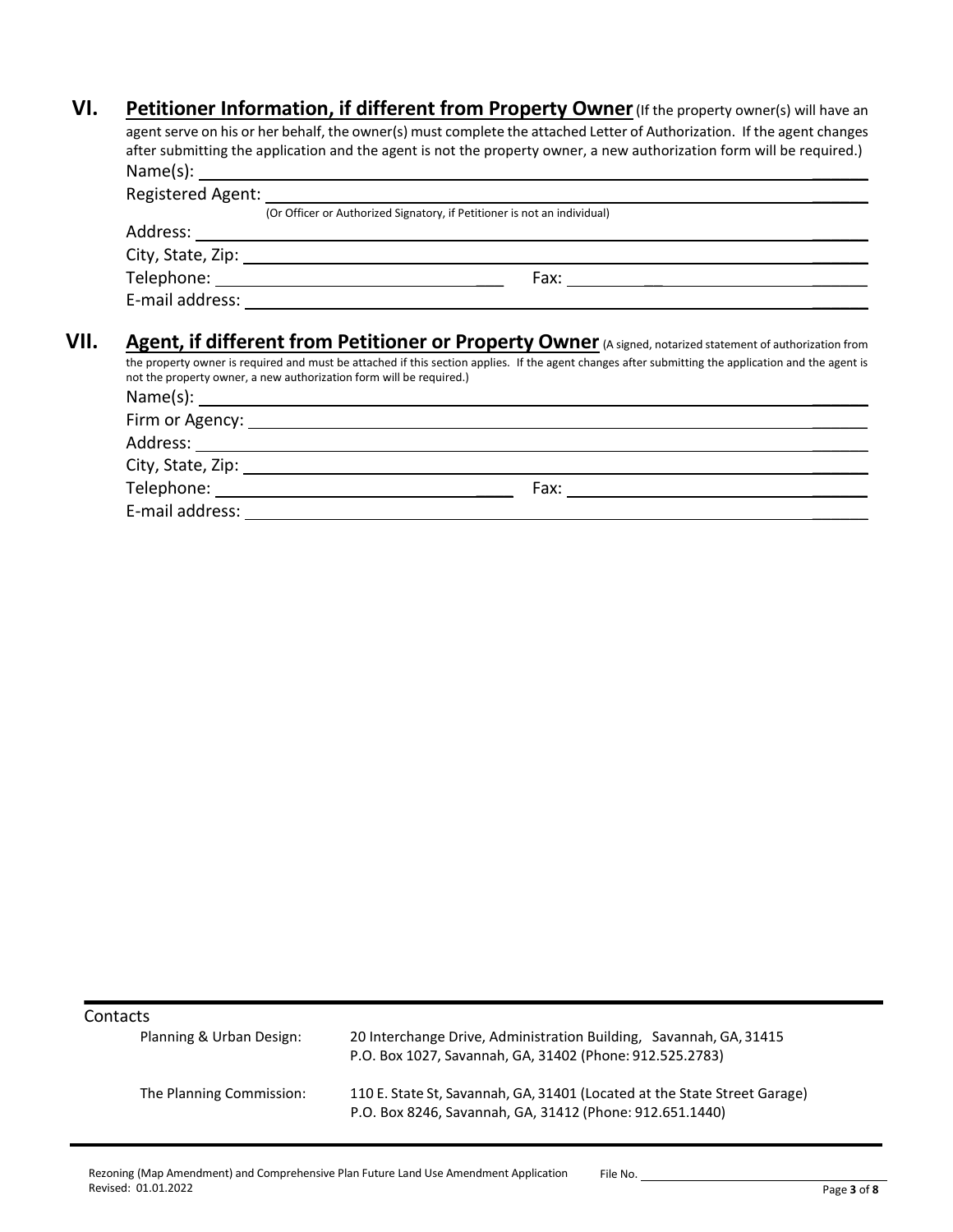# **VIII. Letter of Authorization**

| As fee simple owner of the subject property that is identified as Property Identification Number(s) (PIN)     |      |
|---------------------------------------------------------------------------------------------------------------|------|
|                                                                                                               |      |
| applicable) to serve as agent on my (our) behalf for the purpose of making and executing this application for |      |
| the proposed request. I (we) understand that any representations(s) made on my (our) behalf, by my (our)      |      |
| authorized representative, shall be legally binding upon the subject property.                                |      |
| <b>Property Owner(s)</b>                                                                                      |      |
|                                                                                                               |      |
|                                                                                                               |      |
|                                                                                                               |      |
|                                                                                                               |      |
|                                                                                                               |      |
|                                                                                                               |      |
| Signature(s)                                                                                                  | Date |
| <b>Witness Signature Certificate</b>                                                                          |      |
|                                                                                                               |      |
| State of Georgia                                                                                              |      |
|                                                                                                               |      |
|                                                                                                               |      |
| Date                                                                                                          |      |
| $by_$                                                                                                         |      |
| (Printed name(s) of individual(s) signing document)                                                           |      |
| who proved to me on the basis of satisfactory evidence to be the person(s) who appeared before me.            |      |
| Personally Known or _____ Produced Identification                                                             |      |
|                                                                                                               |      |
|                                                                                                               |      |
|                                                                                                               |      |
| Signature of notary public                                                                                    |      |
|                                                                                                               |      |
| (Name of notary, typed, stamped or printed)                                                                   |      |
| Notary Public State of Georgia                                                                                |      |
|                                                                                                               |      |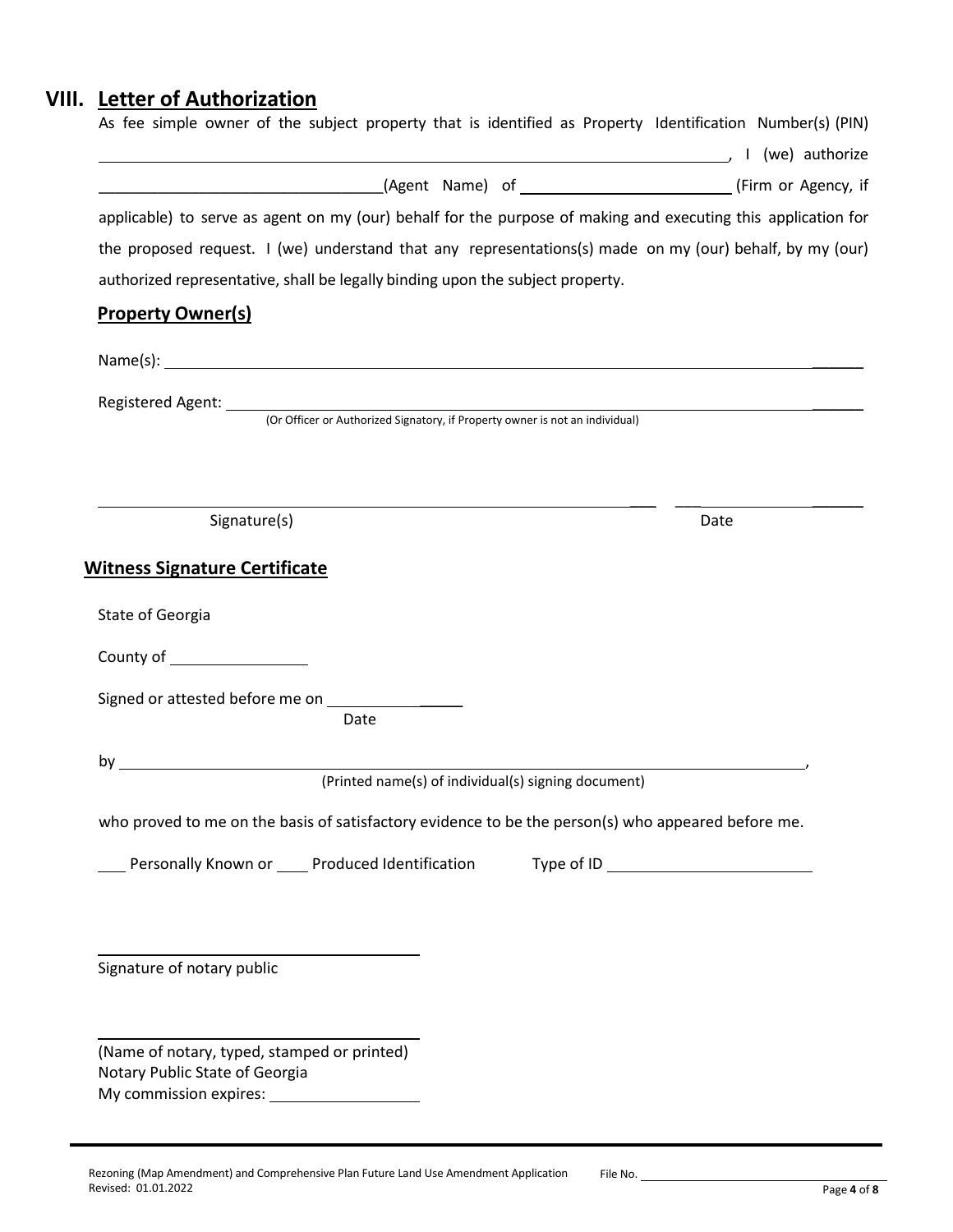- **IX.** Disclosure of Campaign Contribution Form To be filed within 10 days of filing this application. This is required to be filled out by the Petitioner, Property Owner, and/or Agent per the Conflict of Interest in Zoning Actions Act (O.C.G.A. § 36-67A).
	- (a) When any applicant for rezoning action has made, within two years immediately preceding the filing of that applicant's application for the rezoning action, campaign contributions aggregating \$250.00 or more to a local government official who will consider the application, it shall be the duty of the applicant to file a disclosure report with the governing authority of the respective local government showing:
		- (1) The name and official position of the local government official to whom the campaign contribution was made; and
		- (2) The dollar amount and description of each campaign contribution made by the applicant to the local government official during the two years immediately preceding the filing of the application for the rezoning action and the date of each such contribution.
	- (b) The disclosures required by subsection (a) of this Code section shall be filed within ten days after the application for the rezoning action is first filed.
	- (c) When any opponent of a rezoning action has made, within two years immediately preceding the filing of the rezoning action being opposed, campaign contributions aggregating \$250.00 or more to a local government official of the local government which will consider the application, it shall be the duty of the opponent to file a disclosure with the governing authority of the respective local government showing:
		- (1) The name and official position of the local government official to whom the campaign contribution was made; and
		- (2) The dollar amount and description of each campaign contribution made by the opponent to the local government official during the two years immediately preceding the filing of the application for the rezoning action and the date of each such contribution.
	- (d) The disclosure required by subsection (c) of this Code section shall be filed at least five calendar days prior to the first hearing by the local government or any of its agencies on the rezoning application.

#### **Please answer the following questions:**

**A.** Within two years immediately preceding the filing this application, have you and your agent (if applicable) made a campaign contribution in the amount of \$250 or more to any of the local government officials listed below? □ Yes □ No If you answered "Yes", please complete Question 2.

| The Mayor and Aldermen of the City of Savannah              |                                         |  |  |
|-------------------------------------------------------------|-----------------------------------------|--|--|
| Linda Wilder-Bryan, District 3<br>Van R. Johnson, II, Mayor |                                         |  |  |
| Kesha Gibson-Carter, At-Large (Post 1)                      | Nick Palumbo, District 4                |  |  |
| Alicia Miller Blakely, At-Large (Post 2)                    | Dr. Estella Edwards Shabazz, District 5 |  |  |
| Bernetta B. Lanier, District 1                              | Kurtis Purtee, District 6               |  |  |
| Detric Leggett, District 2                                  |                                         |  |  |

| <b>Chatham County-Savannah Metropolitan Planning Commission</b> |                      |                        |  |
|-----------------------------------------------------------------|----------------------|------------------------|--|
| Loreen Boles                                                    | Ruel Joyner          | Joseph Welch           |  |
| <b>Travis Coles</b>                                             | Wavne Noha           | Tom Woiwode            |  |
| Elizabeth Epstein                                               | Eula Parker          | Jay Melder, Ex-Officio |  |
| Joseph Ervin                                                    | Dwayne Stephens      | Lee Smith, Ex-Officio  |  |
| Karen Jarrett                                                   | <b>Malik Watkins</b> |                        |  |

#### **B.** If you checked "Yes" to Question 1, complete the section below:

| <b>Contribution</b>                                      |                                                            |                                |                                                                  |
|----------------------------------------------------------|------------------------------------------------------------|--------------------------------|------------------------------------------------------------------|
| Name of Official to Whom<br><b>Contribution was Made</b> | <b>Official Position at Time of</b><br><b>Contribution</b> | Date of<br><b>Contribution</b> | <b>Description &amp; Dollar Amount of</b><br><b>Contribution</b> |
|                                                          |                                                            |                                |                                                                  |
|                                                          |                                                            |                                |                                                                  |
|                                                          |                                                            |                                |                                                                  |
|                                                          |                                                            |                                |                                                                  |

\_\_\_\_\_\_\_\_\_\_\_\_\_\_\_\_\_\_\_\_\_\_\_\_\_\_\_\_\_\_\_\_\_\_\_\_\_\_\_\_\_\_\_\_\_\_\_\_\_\_\_\_\_\_\_\_\_\_\_\_\_\_\_\_\_\_\_\_\_\_\_\_\_\_\_\_\_\_\_\_\_\_\_\_\_\_\_

Signature of Petitioner or Petitioner's Agent or Opponent Printed Name Date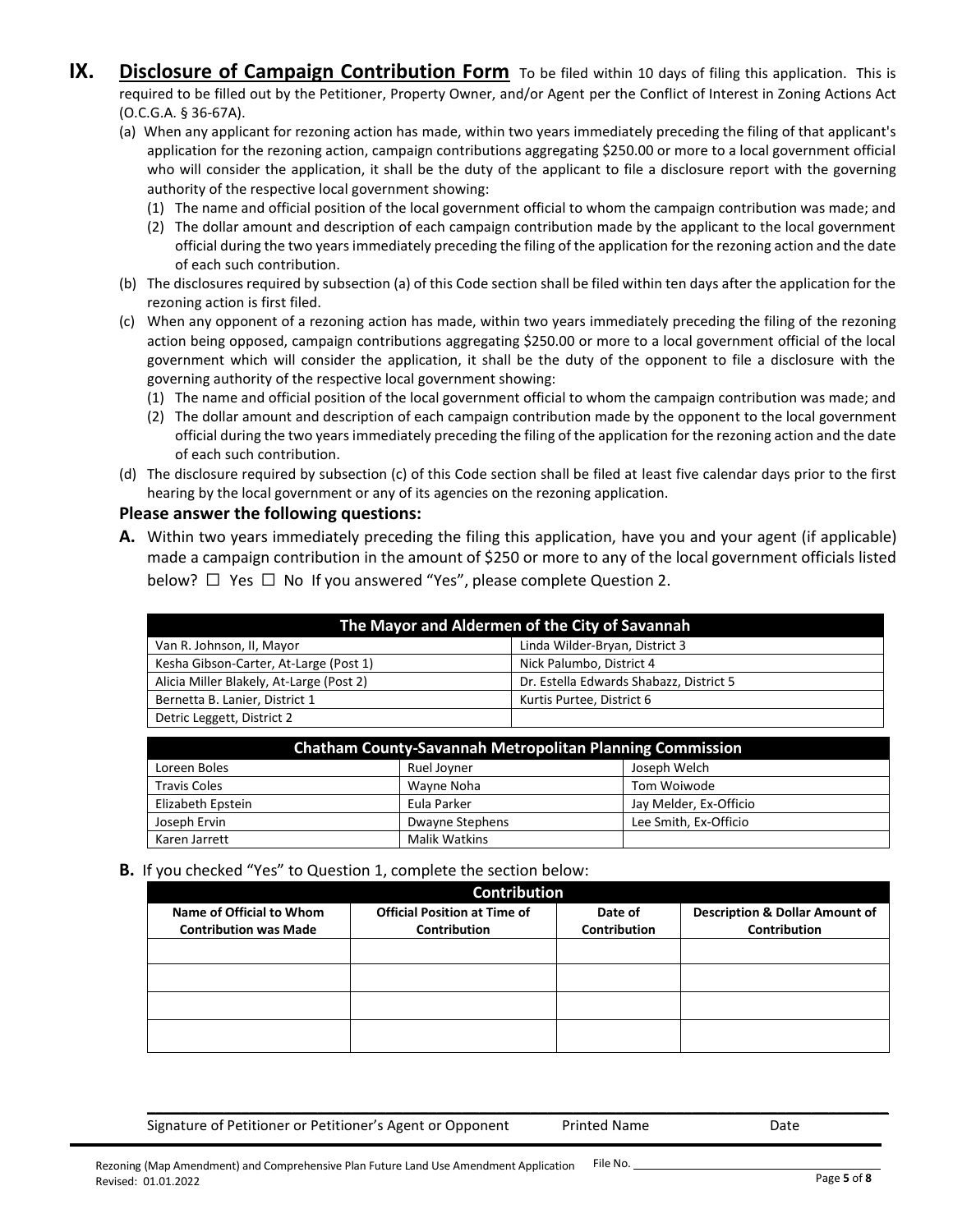## **X. Application Fee**

The non-refundable filing fee is based on the type of use for which relief is requested. Make check payable to City of Savannah.

- ☐ Rezoning/Comprehensive Plan Amendment: \$3,500.00 + \$50.00 per acre
	- ☐ Rezoning for Planned Developments: \$1,000.00 + \$150.00 per acre

## **XI. Application Checklist**

Pursuant to O.C.G.A. § 8-2-26, this checklist must be completed and submitted with each permit application. Please check every item as either "Y" for items that are included with the application or "N" for items that are not included with the application. Items without an "N" checkbox are minimum requirements initially due with the application if applicable.

| Yes<br>No |                                                                                                                                                                                    |
|-----------|------------------------------------------------------------------------------------------------------------------------------------------------------------------------------------|
|           | Part I. Subject Property                                                                                                                                                           |
|           | Part II. Action Required                                                                                                                                                           |
|           | Part III. Rezoning Review Criteria Form                                                                                                                                            |
|           | Part IV. Neighborhood Meeting                                                                                                                                                      |
|           | Part V. Property Owner Information                                                                                                                                                 |
|           | Part VI. Petitioner Information                                                                                                                                                    |
|           | Part VII. Agent                                                                                                                                                                    |
|           | Part VIII. Letter of Authorization                                                                                                                                                 |
|           | Part IX. Disclosure of Campaign Contribution Form                                                                                                                                  |
|           | Part X. Application Fee                                                                                                                                                            |
|           | Part XI. Complete Application Checklist                                                                                                                                            |
|           | Part XII. Certified Application (Signed application)                                                                                                                               |
|           | Survey. A scaled or dimensioned boundary survey, tax map, plot plan, or sketch showing the<br>subject property (Original not scanned if produced electronically and not recorded). |
|           | Legal Description. A legal description of the land by lot, block, and subdivision designations,<br>or if none, by metes and bounds (Electronic or digital Word document).          |
|           | Concept Plan of the proposed development if applicable                                                                                                                             |
|           |                                                                                                                                                                                    |

*Please note: Supplemental information may be required during plan review to address deficiencies.*

### **XII. Certified Application**

By my signature below, I certify that the information contained in this application is true and correct to the best of my knowledge at the time of the application. I acknowledge that I understand and have complied with all of the submittal requirements and procedures, and that this application is a complete application submittal. I further understand that an incomplete application submittal may cause my application to be deferred to the next posted deadline date. I understand that the approval of an application for Special Use Permit by The Mayor and Aldermen does not constitute a waiver from any applicable local, state, or federal regulations.

\_\_\_\_\_\_\_\_\_\_\_\_\_\_\_\_\_\_\_\_\_\_\_\_\_\_\_\_\_\_\_\_\_\_\_\_\_\_\_\_\_\_\_\_\_\_\_\_\_\_\_\_\_\_\_\_\_\_\_\_\_\_\_\_\_\_\_\_\_\_\_\_\_\_\_\_\_\_\_\_\_\_\_\_\_\_\_\_\_

Signature of Petitioner or Petitioner's Agent Printed Name Printed Name Date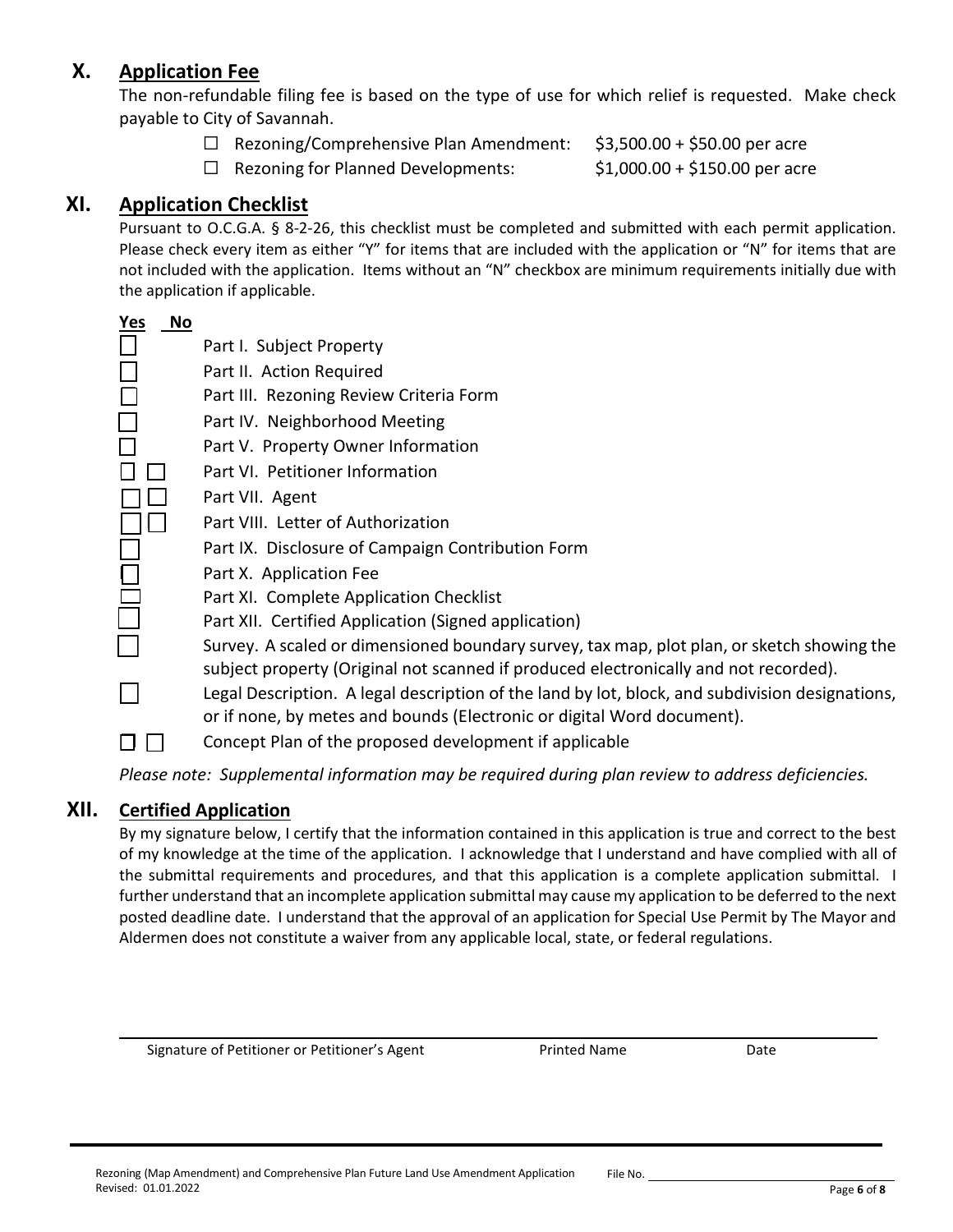## **RETAIN THIS PAGE**

### **Instructions**

- **1.** Applicants are requested to contact the Metropolitan Planning Commission (MPC) or the City's Planning and Urban Design Office (City) prior to submitting an application.
- **2.** If the project is a Development of Regional Impact (DRI), the project must first be found "in the best interest of the State" before a rezoning application can be reviewed by the Planning Commission. MPC staff will notify the petitioner or agent when a request qualifies as a DRI.
- **3.** The application form must be complete according to [Sec. 3.1.4](http://online.encodeplus.com/regs/savannah-ga/doc-viewer.aspx#secid-5100) including the appropriate fee and all required supplemental materials before it will be processed and scheduled for a hearing. If the property has been purchased within the last 12 months, please provide a copy of the Deed.
- **4. All applications must be submitted electronically to [planning@savananhga.gov](mailto:planning@savananhga.gov)**. If the document size is larger than 20 MB, please contact 912-525-2783.
- **5.** The petitioner or agent may include exhibits (e.g., letters or photos) to support the request.
- **6.** A schedule of the application deadlines as well as the Planning Commission and City Council meeting dates are part of this application.

### **Rezoning and Comprehensive Plan's Future Land Use Map Amendment Process(After the Application is Submitted)**

- **1.** All rezoning applications will be considered by the Planning Commission at a public hearing prior to the Mayor and Aldermen holding the zoning hearing.
- **2.** Once an application submittal is determined to be complete according to [Sec. 3.1.4,](http://online.encodeplus.com/regs/savannah-ga/doc-viewer.aspx#secid-5100) the MPC will schedule the petition for review by the Planning Commission and prepare a staff recommendation.
- **3.** The MPC will notify the petitioner of the public hearing date and time as well as publish a public notification in the newspaper.
- **4.** The petitioner will receive notification to obtain a Public Notice Sign(s) announcing the petition from the City's Planning and Urban Design Office at located at 20 Interchange Drive, Administration Bldg. The petitioner must post the sign(s) at least **15 DAYS PRIOR TO THE PLANNING COMMISSION MEETING** according to [Sec. 3.2.6.](http://online.encodeplus.com/regs/savannah-ga/doc-viewer.aspx#secid-5108) If the signs are not posted at least 15 days before the public hearing, the petition will be rescheduled.
- **5.** The Planning Commission meeting will be held in the Arthur A. Mendonsa Hearing Room at the MPC, 112 E State Street doorway.
- **6.** During the meeting, an overhead projector and computer are available for use. The overhead projector can display all paper items (e.g., photographs, maps, site plans). PowerPoint presentations must be provided to MPC staff at least two days prior to the hearing. A copy of any materials used to support your petition must be submitted for the record at the time of the hearing.
- **7.** The Planning Commission will make a recommendation to the Mayor and Aldermen regarding the petition. The Planning Commission's recommendation may be to approve, approve with conditions, continue or deny the petition.
- **8.** Once the Planning Commission has made a recommendation, the petition will be forwarded to Mayor and Aldermen for consideration. The City will notify the petitioner of the date and time of the City Council meeting and publish the public notice for the zoning hearing in the newspaper. In addition, the petitioner will receive notification from the City's Planning and Urban Design Office to obtain a Public Notice Sign(s) announcing the petition. The petitioner must post the sign(s) at least **15 DAYS**  PRIOR TO THE CITY COUNCIL MEETING according to [Sec. 3.2.6.](http://online.encodeplus.com/regs/savannah-ga/doc-viewer.aspx#secid-5108) If the signs are not posted at least 15 days before the zoning hearing, the petition will be rescheduled.
- **9.** The Mayor and Aldermen must have at least two meetings to consider the petition and Planning Commission's recommendation; a zoning hearing and then the first and second readings of the petition. The first and second readings may be held at the same meeting as the zoning hearing.
- **10.** Once the Mayor and Aldermen hear the petition, they make a recommendation to approve, approve with conditions, deny, continue the petition to the next meeting or a date certain, or remand the petition back to the Planning Commission for further study.
- **11.** Notification of Mayor and Aldermen's final decision will be sent to the petitioner by the City.
- **12.** The petitioner or agent should be in attendance at all Planning Commission and City Council meetings. If no one is present to represent the petition, the petition may still be discussed.